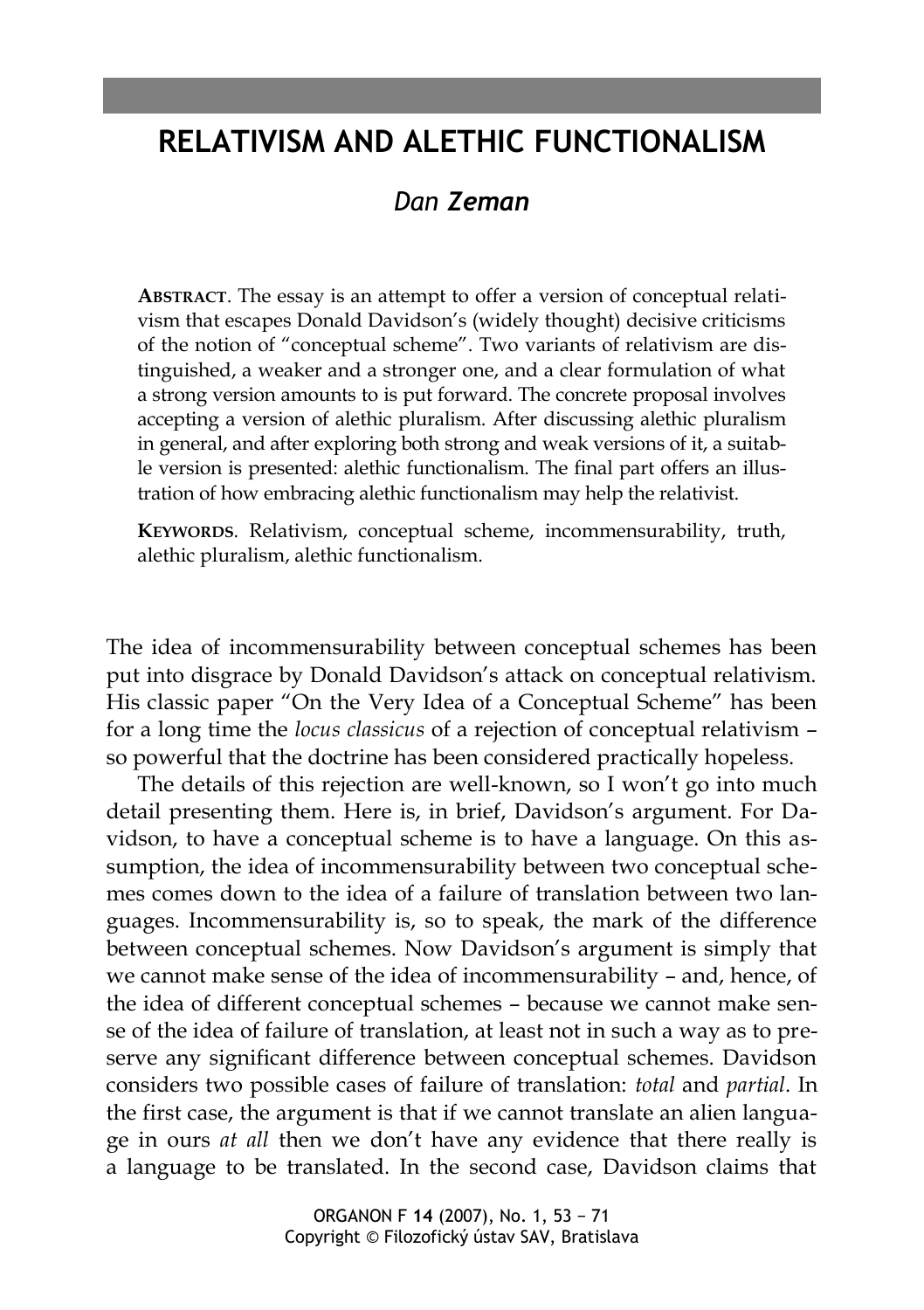partial failure of translation makes sense only against a background of successful translation. This has the consequence that we will never be in a position to judge other's concepts as drastically different from our own. The idea of incommensurability just cannot take off the ground.<sup>1</sup>

There have been a number of reactions to Davidson's challenges. Some of the authors taking up the issue claimed that identifying conceptual schemes with languages is not the only way of understanding conceptual schemes.<sup>2</sup> Others held that failure of translation does not imply that incommensurability is an incoherent or dubious notion. To think that different conceptual schemes don't exist only because we fail to translate some linguistic activity in our current languages would be to embrace a shallow form of verificationism about conceptual schemes.<sup>3</sup> Yet others pointed out that there are different types or levels of translation and that the one Davidson takes as a standard is much too strong. What is required to make sense of alien conceptual schemes is not a straightforward, literal translation, but something more like an interpretation of the aliens' pronouncements.<sup>4</sup>

However, little progress has been made on this issue. Although I believe that Davidson's critics have made some good points in their defense of incommensurability, I don't want to take that line here. Instead of breeding new life into the notion of incommensurability, I rather advise dropping it altogether. My reason for doing so is not only that I think relativists can dispense with the notion of incommensurability (a claim that needs further argument, but which I won't pause to give here), but also that I think they should be better off without it. Among relativist positions, a distinction must be made between strong versions and weak versions.<sup>5</sup> The weak versions all do make, in one way or another, appeal to the notion of incommensurability. In contrast, the strong versions are those in which the notion of incommensurability plays no role. Never-

<sup>1</sup> Davidson's argument that the notion of incommensurability is incoherent is one of the two he gives against conceptual relativism. The other is that the notion of conceptual scheme implies a dichotomy between scheme and content – the "third dogma of empiricism". Only the first relates directly to the issues discussed here. For more, see Davidson (1984).

<sup>2</sup> For example, Lynch (1998).

<sup>3</sup> See, among others, Ludwig (1992) and Williamson (2004).

<sup>4</sup> Forster (1998).

<sup>5</sup> See Swoyer (2003) for details.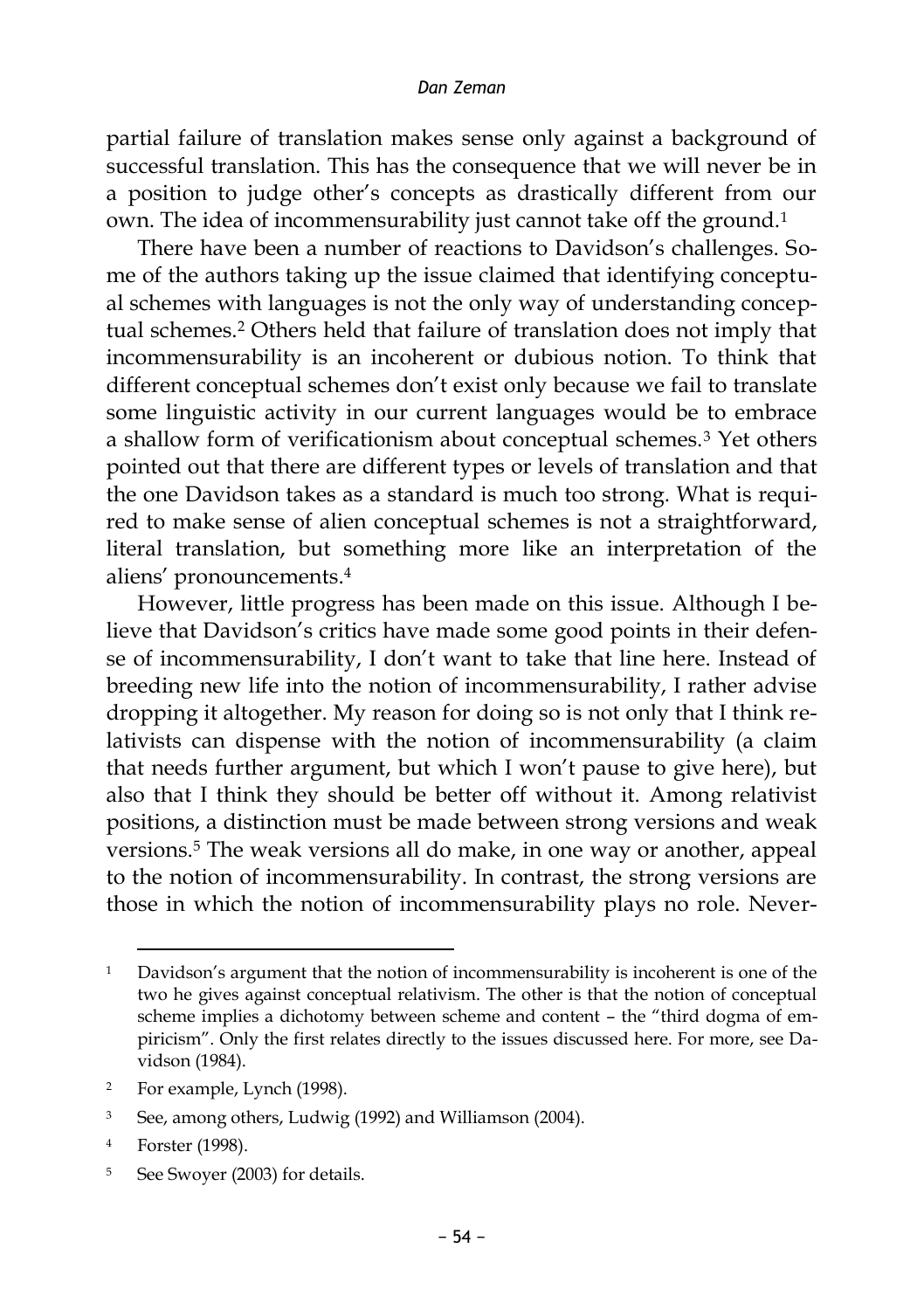theless, it is easy to see why relativists have been forced to stay content with the weaker versions: it is because strong versions have been widely deemed as wildly implausible. In the remainder of this introduction I will try to locate the source of this implausibility by putting forward what I think a strong relativist position should amount to. The following sections are concerned with the implementation of a strategy that leads, in my opinion, to such a strong (and hopefully coherent) version of relativism.

Consider the following thesis that summarizes the kind of strong version of relativism that I have in mind:

**REL**: It is possible for two propositions, belonging to different conceptual schemes<sup>6</sup> or theories

- (i) to contradict each other and
- (ii) to be both true.

 $\overline{a}$ 

This claim has been considered by most philosophers pure madness. Why is the thesis such a scandal? Because the joint satisfaction of (i) and (ii) is simply impossible. To see why it is impossible, we can appeal to the notion of truth-conditions. A proposition is true if its truth-conditions are fulfilled. Now, suppose that what means that a proposition's truth conditions are fulfilled is the obtaining of a state of affairs (the state of affairs the proposition is about). The contradictory of a proposition asserting that a give state of affairs obtains is a proposition that denies that the given state of affair obtains. If the proposition asserting that a given state of affairs obtains is true then the given state of affairs obtains. But a state of affairs cannot both obtain and not obtain. Since the obtaining of a state of affairs cancels its not obtaining, the truth-conditions of the proposition denying that the state of affairs obtains cannot be fulfilled. Hence, the proposition cannot be true. Therefore, contradictory propositions cannot be both true. There is no way, it is said, in which (i) and (ii) could be jointly satisfied.<sup>7</sup>

<sup>6</sup> I take a conceptual scheme to be the collection of all the concepts one employs in dealing with the world ("the world" including herself, other people, various social and physical realities, etc).

<sup>7</sup> The argument could also be run in the following way: suppose that by "fulfilling the truth-conditions" we understand "being coherent with a given body of propositions". This generalizes for any account of truth-conditions and, hence, of truth.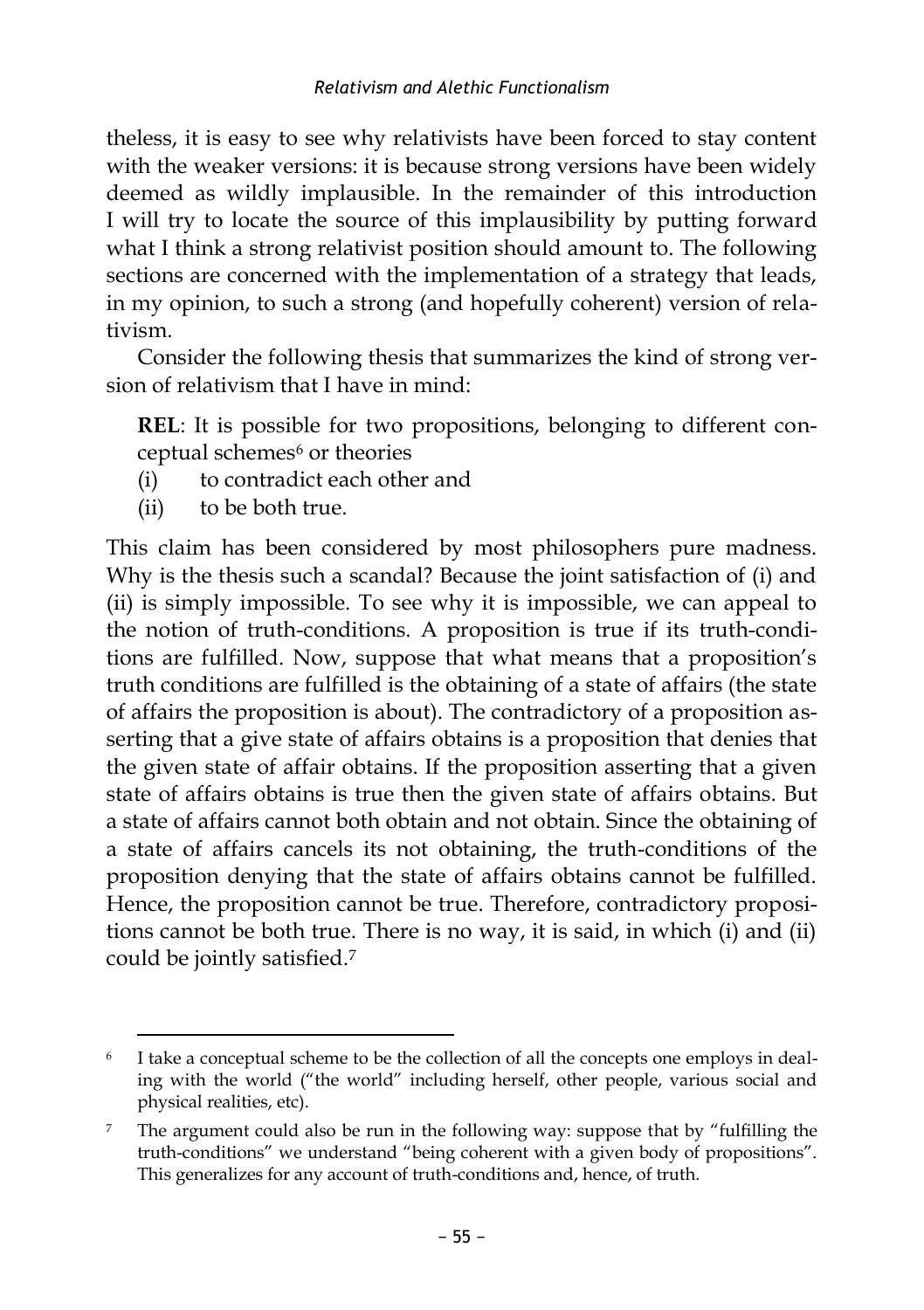Thus the usual way for relativists to escape this predicament was to wholeheartedly accept incommensurability to the point of denying the importance of disagreement between different conceptual schemes. Nicholas Rescher is the champion of such a view, as could be seen from the following passage:

The most characteristic and significant sort of difference between one conceptual scheme and another thus does not lie in the sphere of disagreements or conflicts of the sort arising when the one theoretical framework holds something to be true that the other holds to be false. Rather, it arises when the one scheme is committed to something the other does not envisage at all – something that lies outside the conceptual horizons of the other (Rescher 1980, 333).

The failure of a conceptual scheme to "envisage" something that is beyond its "conceptual horizons" comes very close to the idea of incommensurability spoken about so far. Although Rescher does not exclude disagreements between conceptual schemes, he places the "most significant" differences between those in an area in which disagreement is absent. Since disagreement implies contradiction, and since there is nothing to disagree about, there is no contradiction. Propositions belonging to different conceptual schemes might be altogether true, but they don't contradict each other. (i) is thus avoided.

Solutions such that favored by Rescher have given up (i) in favor of (ii). But this is a cheap victory. I claim that the relativist can and has to be more ambitious. Now, the obvious way in which a stronger version of relativism could be constructed is to strengthen the requirement of contradiction. The following thesis, which I call "the genuine contradiction thesis", captures what this requirement is essentially about:

**GC**: Two propositions genuinely contradict each other if and only if:

- (a) they employ the same concepts;
- (b) they are judged in accordance with the same understanding of truth;
- (c) one is or implies the negation of the other.

As such, condition (a) endorses no commitment to any view about concepts (or sameness of concepts, for that matter); all that it says is that were the two propositions to contradict each other, they should employ the same concepts, however we conceive of them. It might seem unclear why I introduced condition (b), but one reason for doing so is the ac-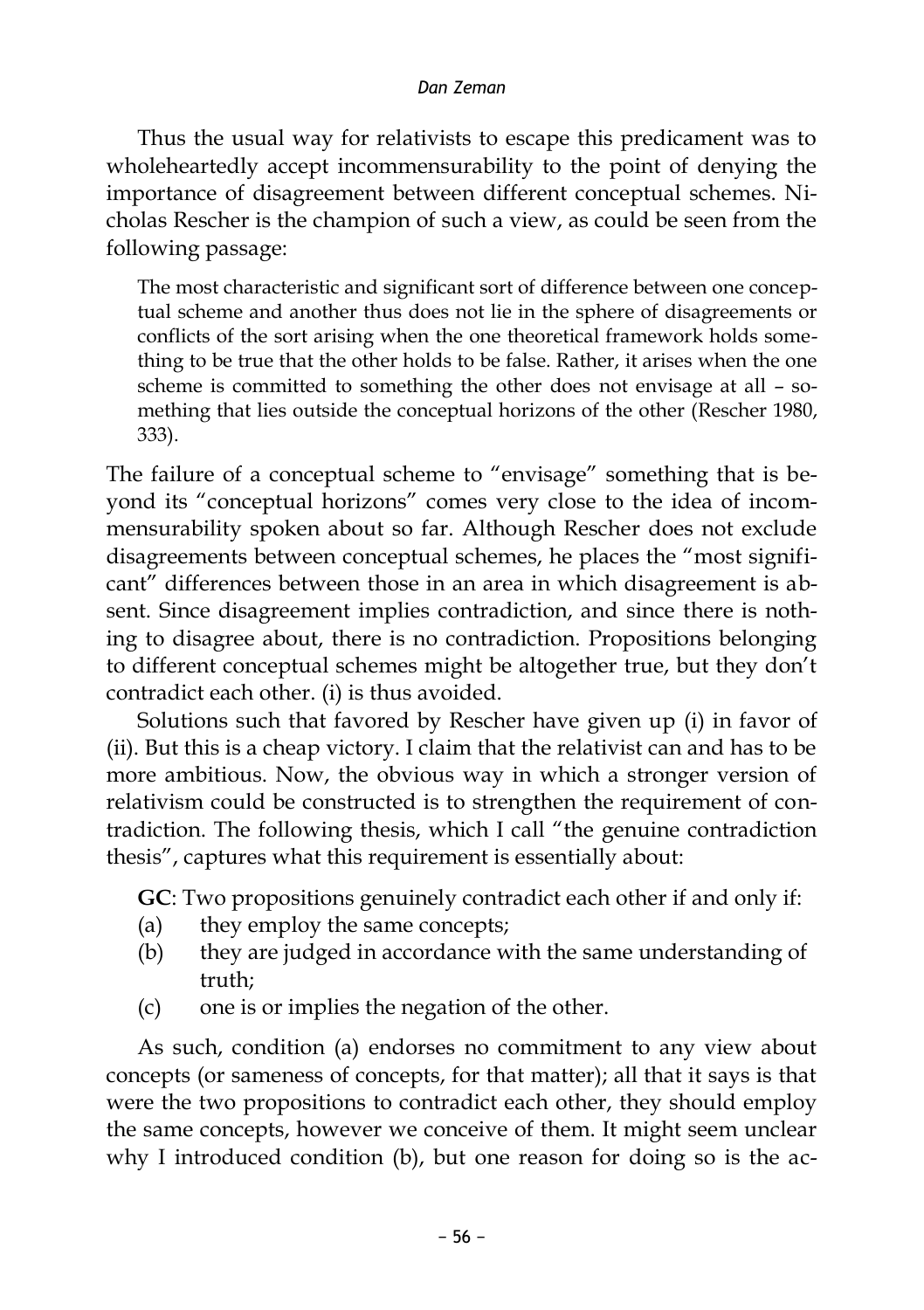knowledgement of the many divergent ways in which truth could be conceived. A safeguarding clause seemed to be needed to assure that the same understanding is preserved when we assess the two propositions' truth-value. In the same spirit as condition (a), condition (b) endorses no commitment to any view about truth. Another reason for introducing condition (b) is not to beg the question against pluralism about truth – the view that truth has a pluralistic nature. (I will discuss this issue in detail in part I.) Condition (b) is consistent with any form of alethic pluralism because is does not rule out that truth might have a pluralistic nature. Condition (c) shouldn't pose any problems, since it is the most natural way to express contradiction. Finally, I should add that the particle "non" (or other logical symbols for negation) has the same meaning across conceptual schemes.<sup>8</sup>

It is obvious that relativist views that embrace incommensurability – like that of Rescher presented above – cannot come to grips with all these conditions. But there are solutions, I claim, that preserve, in a way worth to be taken seriously, all the requirements in GC. One solution is "semantic". That is, something like a two-factor semantics could be employed to make sense of the idea of a shared content between conceptual schemes that permits, at the same time, a divergence in that content – divergence stemming from the fact that the concepts belong to different conceptual schemes.<sup>9</sup> Such a solution preserves condition (a), but allows the relativization of concepts to conceptual schemes. The second solution is to embrace alethic pluralism. This solution preserves condition (b), but allows different views about truth to play a role in making **REL** plausible. Condition (c) is trivial, so there is no need for any special solution for it.

Although I believe that the two solutions are strongly interconnected, I will be concerned here only with the second one. I will first present alethic pluralism in some detail and argue that it has to be combined with a form of minimalism, where "minimalism" is to be taken in a special sense that will become clear shortly. Next, I will present Michael

 $\overline{a}$ 8 Namely, the meaning of negation in classical logic. For a non-classical (intuitionistic) attempt to deal with relativism that would result in a change in the meaning of negation, see Wright (2006). Also, for exploring a paraconsistent solution to relativism, see Beall (2006).

<sup>9</sup> This is a parallel project with the one I'm forging in this paper. It is part of the bigger project of providing a viable version of conceptual relativism.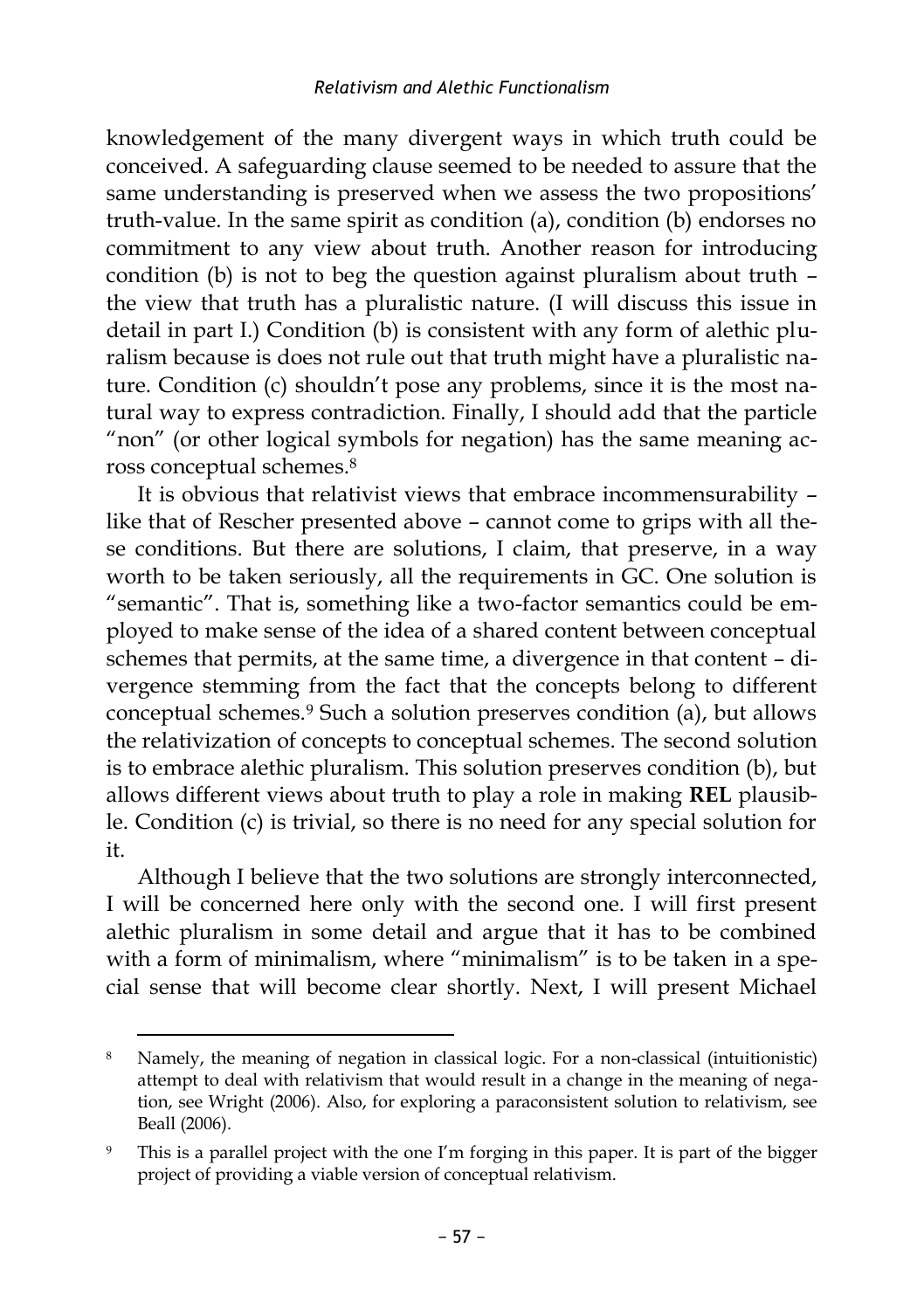Lynch's version of alethic pluralism – "alethic functionalism" – as a way to avoid the problems strong versions of alethic pluralism have to face. At the end of section II I will briefly mention some objections to alethic functionalism and the answers to these. Finally, I will return to the crucial issue of whether this solution could be helpful for the relativist and show that alethic functionalism is an elegant way to fulfill the requirement (b) in **GC**. This will be just a small step towards the complete theory, but an important one nevertheless.

## **I**

The first to have taken seriously the idea that truth might have a pluralistic nature was Crispin Wright. His book *Truth and Objectivity* marked a new turn in discussions about truth. Putting forward his view, Wright says:

The proposal is simply that any predicate that exhibits very general features qualifies, just on that account, as a truth predicate. That is quite consistent with acknowledging that there may, perhaps must be more to say about the content of any predicate that does have these features. But it is also consistent with acknowledging that there is a prospect of pluralism – that the more there is to say may well vary from discourse to discourse (Wright 1992, 37 – 38).

Subsequent discussions have set the task of further developing and shaping the "prospect of pluralism" Wright is alluding to. To see clearer what this task is, the following genealogical story of alethic pluralism might be useful.

Several pluralistic-minded philosophers like Cory Wright, Gyla Sher or Michael Lynch see alethic pluralism as the salutary alternative to two conflicting positions: what Sher (2004) called "substantivism" about truth – the view that truth is a robust property, with a unique nature, and deflationism – the view that truth has no nature, or is not a robust property. The latter view is taken by those philosophers to be a reaction to the repeated failures the search of a substantive theory of truth has led to. Deflationists have sanctioned those failures by drawing the conclusion that, in fact, there is nothing to search for. This reaction, pluralists claim, is an exaggeration. They acknowledge the lesson of deflationism, but refuse to draw the radical conclusion of deflationists. The reason for this is the uncovering of a common assumption on which both parties rely – namely, that truth should have a unique nature, that there should be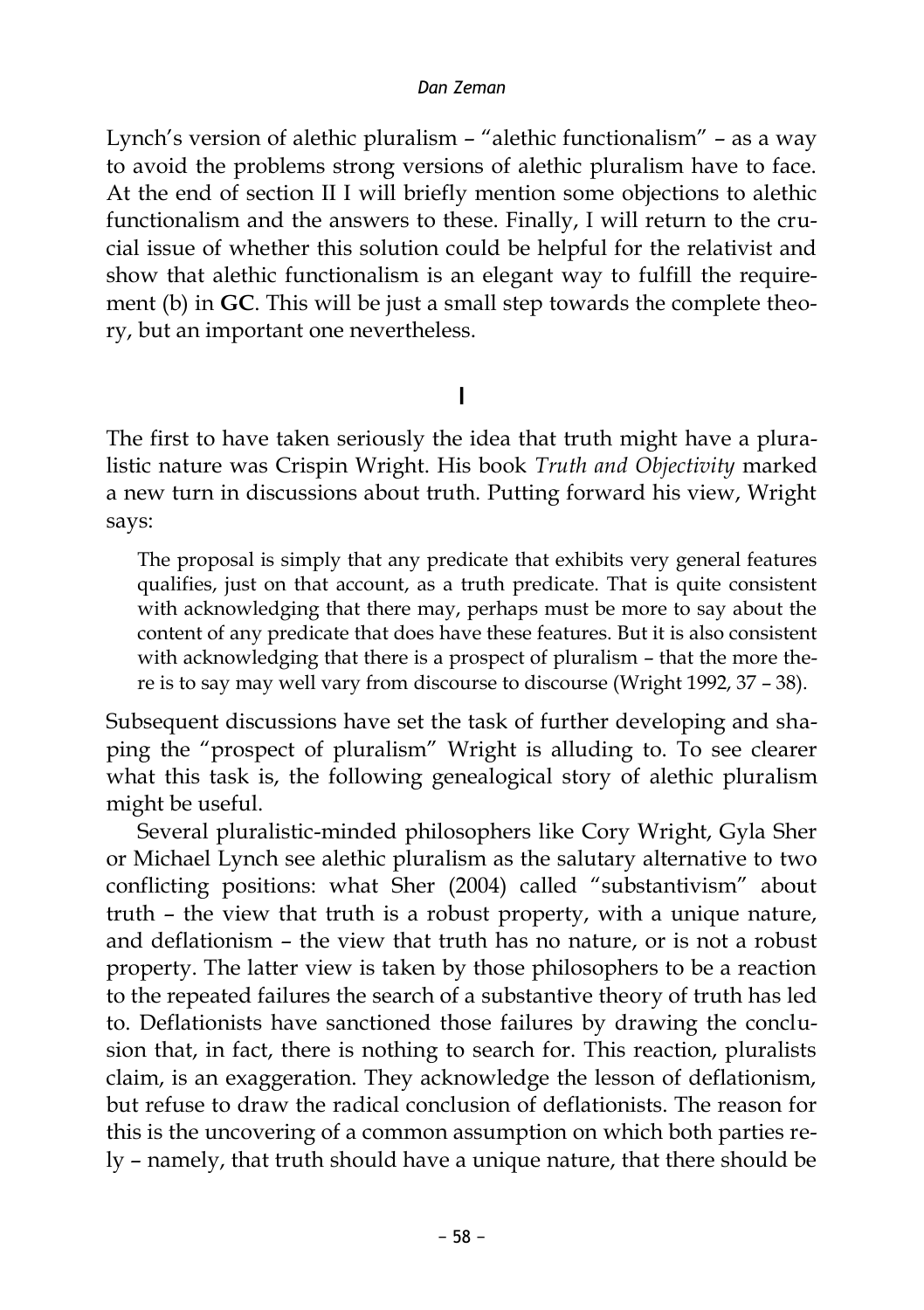just one way in which different propositions, having different truthconditions or belonging to different areas of discourse (physics, ethics, mathematics and so on) are all true. While siding with substantialism against deflationism's disdain of truth, pluralists see substantialism's monistic assumption as a mistake.

The problems generated by the aforementioned assumption are well known. This is how, for example, Simon Blackburn puts the problem:

We know individually what makes [the predicate 'is true'] applicable to the judgements or sentences of an understood language. 'Penguins waddle' is a sentence true, in English, if and only if penguins waddle. It is true that snow is white if and only if snow is white. The reason the first sentence deserves the predicate is that penguins waddle, and the reason why the judgement that snow is white deserves the predicate is that snow is white. But these reasons are entirely different. There is no single account, or even little family of accounts, in virtue of which each deserves the predicate, for deciding whether penguins waddle has nothing much in common with deciding whether snow is white. There are as many different things to do, to decide whether the predicate applies, as there are judgements to make. So how can there be a unified, common account of the "property" which these quite different decision procedures supposedly determine? (Blackburn 1984, 230)

Sher (2004) has claimed that the implicit argument<sup>10</sup> in the above quotation shows nothing more than that the requirements on a theory of truth are too strong, and that we shouldn't see the goal of such a theory in providing an account of the truth conditions of every individual proposition. We can agree that this is so, but then we could shift the problem from the level of individual propositions to the level of discourses: propositions belonging to different discourses are true in different ways. The rigors of a given discourse might unify the propositions belonging to the discourse in question under one type of truth conditions; but this still leaves open the question how are we to capture all these types of truth conditions in a unitary view of truth. This is the problem called by

<sup>10</sup> The argument, called by Sher "the radical disunity argument", is reconstructed, in rather Kantian terms, as follows:

<sup>(</sup>a) Truth consists in the particular agreement of a thought with its unique object.

<sup>(</sup>b) A general theory of truth must, in order to be general, abstract from the particularity of this relation.

<sup>(</sup>c) But a substantive theory of truth cannot (if it is to be substantive) abstract from its particularity. Hence:

<sup>(</sup>d) A general and substantive theory of truth is impossible (Sher 2004, 9 – 10).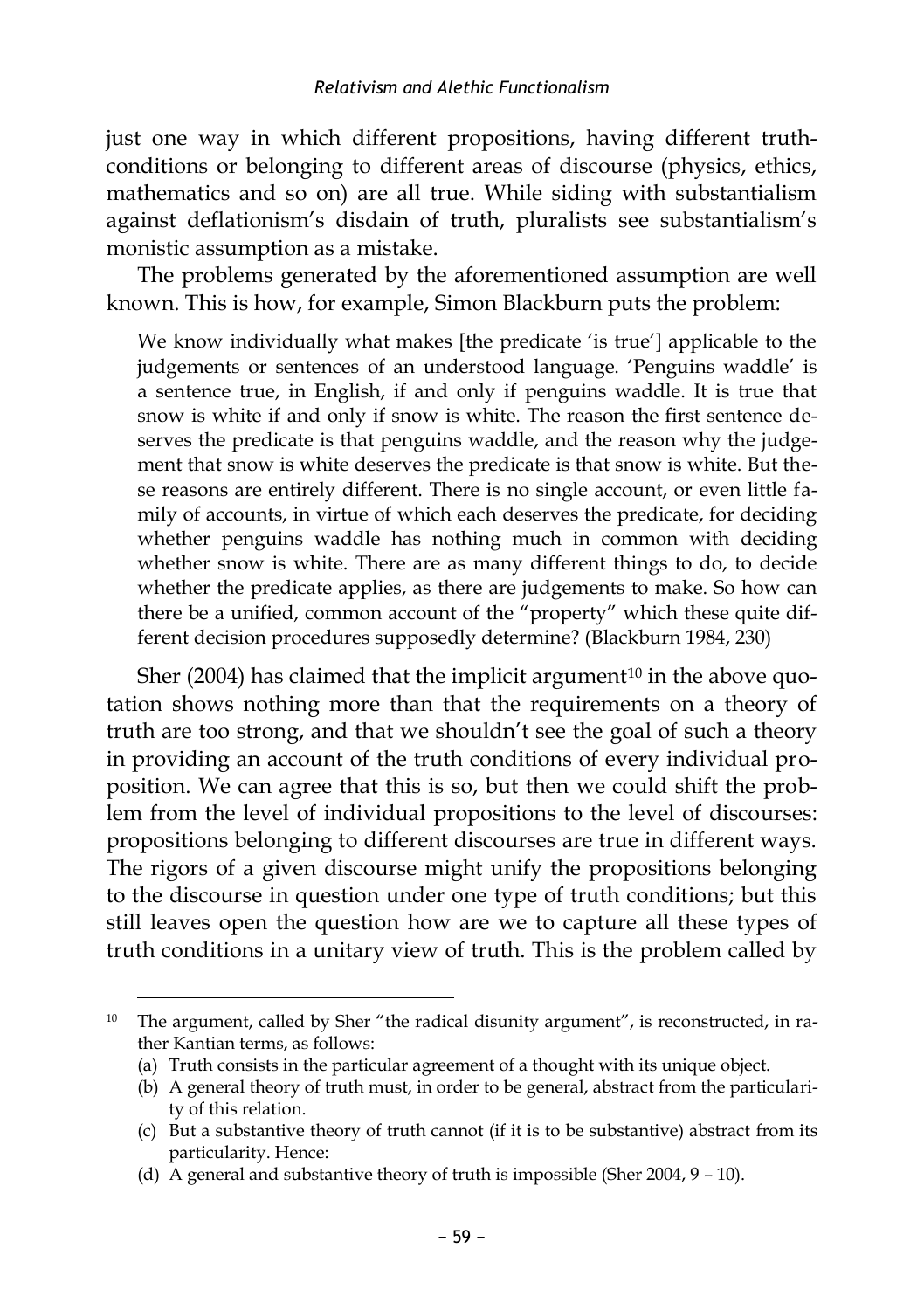Wright (2005) "the problem of the common denominator"; Lynch (2004) calls it "the scope problem". Substantivism falls prey to this problem because, although successful in characterizing truth for some type of discourse or another (for example, the correspondence/causal account of truth fits well our day-to-day discourse, the coherence account is particularly suited for legal discourse, and so on), it had to face destructive counterexamples when trying to extend to other less manageable areas of discourse. The move from proposition-individuated truth conditions to discourse-individuated truth conditions is of no help for the substantivist.

The pluralist strategy is then to straightforwardly accept that truth has a pluralistic nature. This vindicates the substantivist claim that truth is a robust property and accounts for our intuition that propositions belonging to different discourses are true in different ways. But pluralism's main attraction resides in the fact that it doesn't have to solve the scope problem, since it allows that truth is something else for every kind of discourse. The derogation from this obligation gives pluralism at least a prima facie plausibility. But, even if the prospects look good, the view, as it stands, has severe shortcomings. As Lynch (2004) and Wright (2005) have pointed out, accepting that propositions belonging to different areas or discourses are true in different ways leads to an ambiguity in our concept of truth. On the uncontroversial assumption that different properties have to be picked up by different concepts, alethic pluralism introduces an unwanted variability in our concept of truth; thus the concept of truth becomes polysemic. However, there are strong reasons for not letting this to happen. For one thing, we wouldn't be able to make blind generalizations of the form "Everything David Lewis said is true" for we cannot specify what kind of truth we are referring to, given David Lewis' prodigious activity. For another, we would have to face the problem of "mixed inferences" (that is, inferences with premises belonging to different areas of discourse): if the premises are true in different ways, what kind of truth is preserved when we get to the conclusion?<sup>11</sup> Finally, for those who are keen to the idea that truth has an important normative role, allowing several concepts of truth will blur the concept's generality (assuming, as Lynch does, that one of the features of normativity is generality).

The position described above has been called strong alethic pluralism (Wright 2005, Lynch 2004, 2005). The strong alethic pluralist has been

<sup>11</sup> See Tappolet (1997) for details.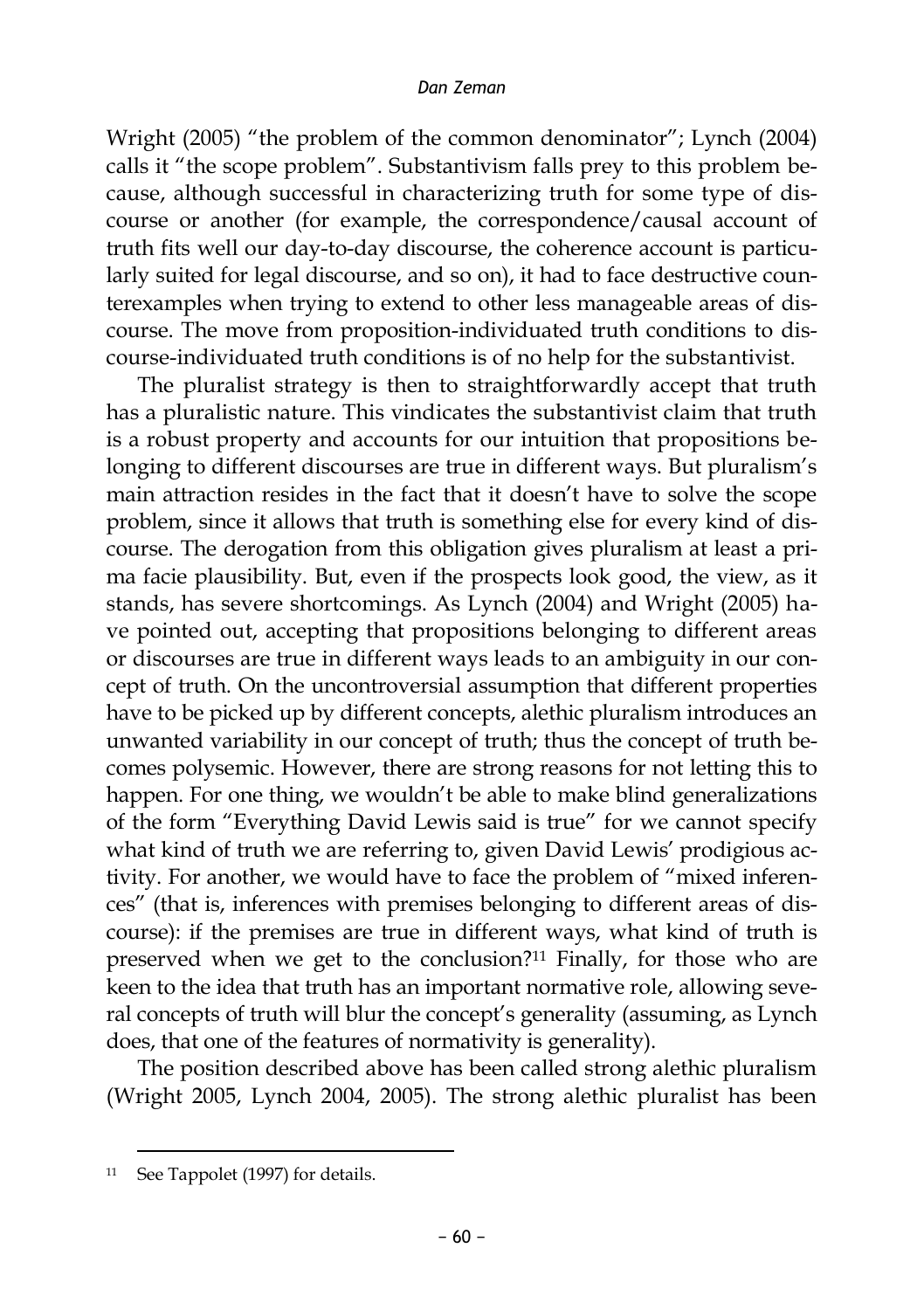driven to the conclusion that our concept of truth is ambiguous. But this conclusion is too strong. The problems faced by the strong version of alethic pluralism could be dissolved if we settle for a more moderate version of it: weak alethic pluralism. This latter view "holds that our ordinary concept of truth picks out a single alethic property – the property of being true – and that different propositions can have this property in virtue of having other properties" (Wright 2005, 6). The alethic property predicated of true propositions is contextually determined by the discourse it belongs to without ceasing to be the same property in all discourses. Unlike strong alethic pluralism, the weak version will secure the uniqueness of our concept of truth and, in the same time, make sense of all the different ways in which propositions belonging to different discourses are true.

Still, the problem that remains is how to pick up this single property of truth. One way to do this is to follow Crispin Wright's strategy from *Truth and Objectivity*. Wright has proposed what might be called a platitude-based approach of truth. The core of the concept of truth is analytically given by the intuitive beliefs we have about truth.<sup>12</sup> All these platitudes "travel" from discourse to discourse, "supporting" other metaphysically weighted claims, in accordance with the necessities of the discourse in question.

Wright has called his version of alethic pluralism "minimalism". It isn't sure which version of alethic pluralism Wright had in mind when saying that minimalism is compatible with the "prospect of pluralism". Regardless of that, it is this platitude-oriented sense in which the approach is called minimalism. This is the sense of minimalism I was mentioning in the beginning of the paper and this is why I said alethic pluralism has to be combined with a sort of minimalism about truth.<sup>13</sup> The point of minimalism is to provide a unifying factor in our concept of

<sup>&</sup>lt;sup>12</sup> For a list of such platitudes see, for example, Wright (1992, 34).

<sup>13</sup> O'Leary-Hawthorne and Oppy (1997), surveying the multiplicity of senses in which the term is used in the literature, have found six different varieties of "minimalism". The difference is made by what features those varieties take the predicate "is true" to have or not to have. So, the first holds that it isn't a significant predicate; the second, that it expresses a sub-standard property; the third, that it has no supersense; the fourth, that it has a thin conceptual role; the fifth, that it expresses a property with no hidden essence. Finally, according to the sixth variety, "there is nothing worth saying about truth beyond what is already there in folk practice" (O'Leary-Hawthorne – Oppy 1997, 176). The platitude-based approach of Wright and Lynch is precisely of this sort.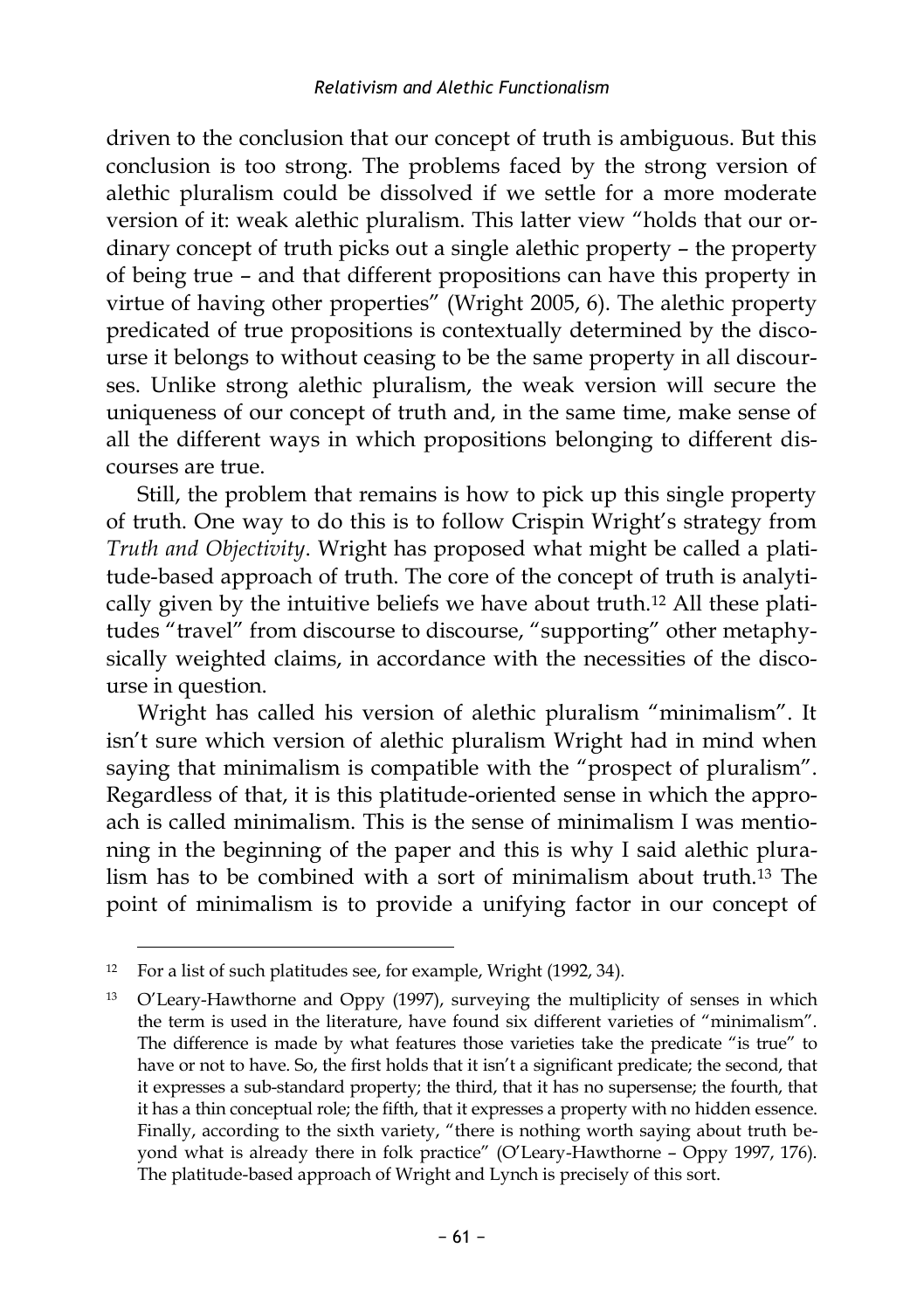truth: minimalism is the antidote for pluralism in its strong version. In the next section we will see one way to apply this strategy in order to get a suitable version of weak alethic pluralism.

### **II**

Michael Lynch (2001; 2004; 2005) has proposed and defended a view about truth that seems to be a pluralist-cum-minimalist solution to the problems with strong alethic pluralism. Let me briefly present the view.

As well as Wright's minimalism, Lynch's alethic functionalism starts from the bulk of common sense beliefs we have about truth. These common sense beliefs – the platitudes about truth – constitute our concept of truth in the following sense. Lynch's main insight is that these platitudes can be seen as specifying the role, or job, the truth has in our cognitive economy. The intuitive beliefs we have about truth form what could be called our "folk theory of truth". The beliefs belonging to this folk theory relate the concept of truth to other special concepts, such as "fact", "proposition" and the like (all these are called by Lynch "alethic concepts"), but also with other, non-alethic concepts, such as "object", "person", "snow", "white" etc. The platitudes constitute our concept of truth by specifying the role, or job it has among the other concepts – that is, by specifying the relations in which it stands with both alethic and non-alethic concepts.

The analogy here is, of course, with functionalism in the philosophy of mind. According to analytic or common sense functionalists,

[p]ain is the state that tends to be caused by bodily injury, to produce the belief that something is wrong with the body and the desire to be out of that state, to produce anxiety, and, in the absence of any stronger, conflicting desires, to cause wincing or moaning (Levin 2004).

Thus pain is characterized as a state having specific causes, leading to specific effects and being connected with other, specific states. This description reveals pain's functional or causal role.

One essential feature of functionalism in philosophy of mind is that it accounts perfectly well for the phenomenon of multiple realization. This is true for alethic functionalism as well. Just like the state of pain can be realized in different species by different (physical) properties that fulfill the pain-role, truth can be multiply realized in different discourses by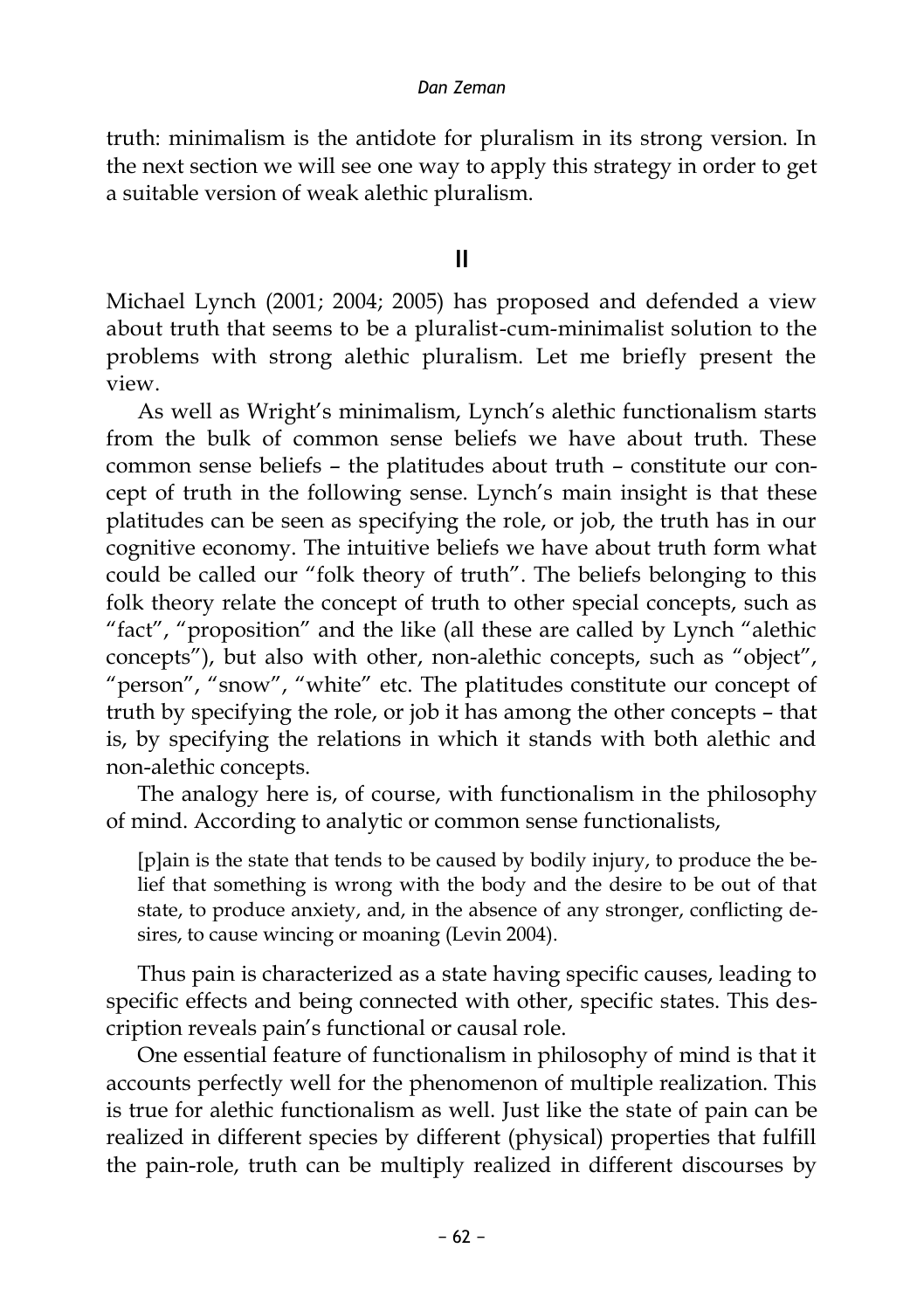different properties that fulfill the truth-role. Truth, like pain, is a functional property.

A particularly handy way to show how truth could be given a functional description and to highlight the fact that truth could be rightfully conceived as a functional property is to appeal to the Ramsey/Lewis method of specification of the functional role of new theoretical terms. Let **A** designate the conjunction of all our platitudes about truth, exhibiting the interconnections between alethic concepts and between those and other, non-alethic concepts. **A** will have the following form:

 $A(t_1, ..., t_n, o_1, ..., o_m),$ 

where  $t_1$ , ...,  $t_n$  stand for newly introduced theoretical terms (the alethic concepts), and  $o_1$ , ...,  $o_m$  for any old term, regardless of its features.<sup>14</sup> Given that the formula above is realized (that is, there are n "theoretic" entities and m "old" entities that stand in the relations described by the platitudes in **A**), we can construct the Ramsey sentence of **A** by replacing all the occurrences of the theoretical terms by variables and quantifying over them:

**RA**:  $(\exists x_1) \dots (\exists x_n)$  **A**  $(x_1, ..., x_n, 0_1, ... 0_m)$ 

Now, starting from **RA** we could give a functional definition of every new introduced theoretic term by dropping the existential quantifier preceding it. For example, let the term t<sub>i</sub> stand for truth; its functional definition will be the following:

**FDT**:  $t_i$  = the  $x_i$  is such that  $(\exists x_1)...(\exists x_{i-1})(\exists x_{i+1})(\exists x_n)$  [**A**  $(x_1,..., x_i,..., x_n)$ ]  $x_n$ ,  $o_1$ , ...,  $o_m$ ]

And this is how the truth-role is defined.<sup>15</sup> With this definition in hand, we can construct the following schema:

 $\overline{a}$ <sup>14</sup> Lewis (1983, 1991) distances himself from interpreting the O-terms as standing for "observational" terms. For him, O-terms are "all the old, original terms we understood before the theory was proposed … If part of the story was mathematical … then some of the O-terms will be mathematical. If the story says that something happened because of something else, then the O-terms will include the intensional connective 'because', or the operator 'it is a law that', or something of the sort" (Lewis 1991, 205).

<sup>15</sup> I followed George Rey's exposition of "ramsification" (Rey 1997, 172 – 175), but I made a slight change: I preserved the O-terms (that is, the non-alethic terms) in the conjunction of platitudes **A** in order to highlight not only the interconnection between T-terms, but the connections between these and O-terms as well.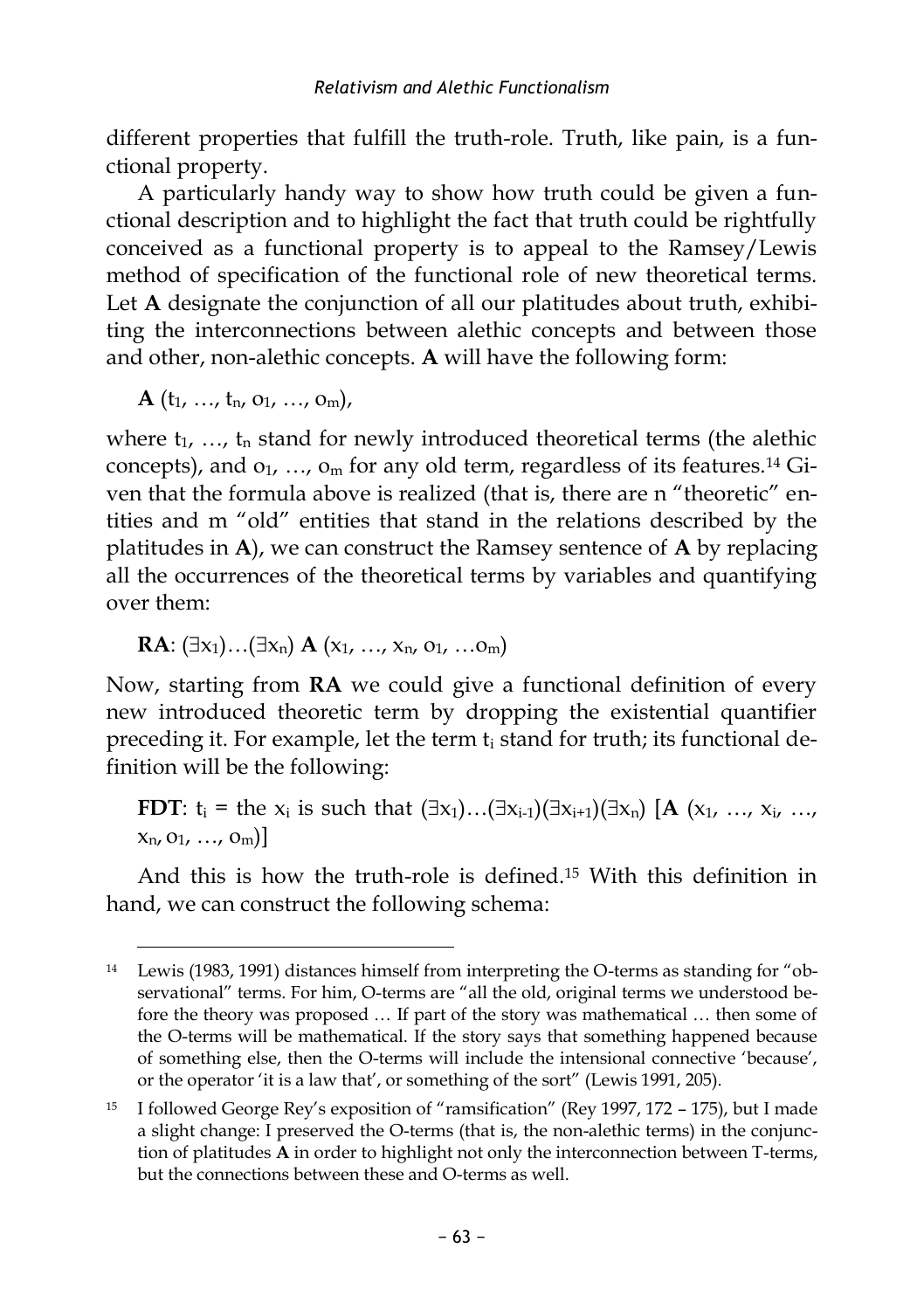**ST1**: A proposition p is true iff p has a property that fulfills the truthrole.

However, ST1 is not spared from troubles. As such, ST1 says what it is for a proposition to be true – namely, that it has to have a property that plays the truth-role – but is silent about what truth is. We are forced here to make a "choice of interpretation", as Lynch puts it. For ST1 could get us in the wrong direction if we construe it as saying that truth is *identical* to the (whatever) property that fulfills the truth-role (that is, the realizer). If this is the interpretation of ST1, we end up with several properties realizing the truth-role (each for every discourse) *being* truth. From here we get to the claim that there are several concepts of truth, and this is simply to fall back on the problems besetting strong alethic pluralism. We have to refuse to make the "theoretical identification" Lewis is after. Rather than identifying the functional property with its realizer – taking "true" as a non-rigid designator for the property that plays the truthrole, we have to take it as a rigid designator of the property of having the property of fulfilling the truth-role. Truth is the higher-order property of having a property that fulfills this role. Accordingly, ST1 would have to be revised as

**ST2**: A proposition p is true iff p has the property of having a property that fulfills the truth-role.

By understanding truth as a higher-order functional property that is multiply realizable, alethic functionalism seems to be the desired form of weak alethic pluralism that preserves the unity of the concept of truth and accounts for the differences in which propositions belonging to different discourses are (said to be) true.

Several objections to alethic functionalism have been raised. Here are some, accompanied by the functionalist's answers:

- QUESTION 1: How is alethic functionalism going to solve the problem of the preservation of truth within mixed inferences? Is alethic functionalism better in this respect than strong alethic pluralism?
- ANSWER: Since truth, according to the alethic functionalist, is the property of having a property that fulfills the truth-role, what exactly realizes the truth role in a given discourse is not important in this context. The property of having a property that realizes the truth-role is preserved within mixed inferences, and this is enough.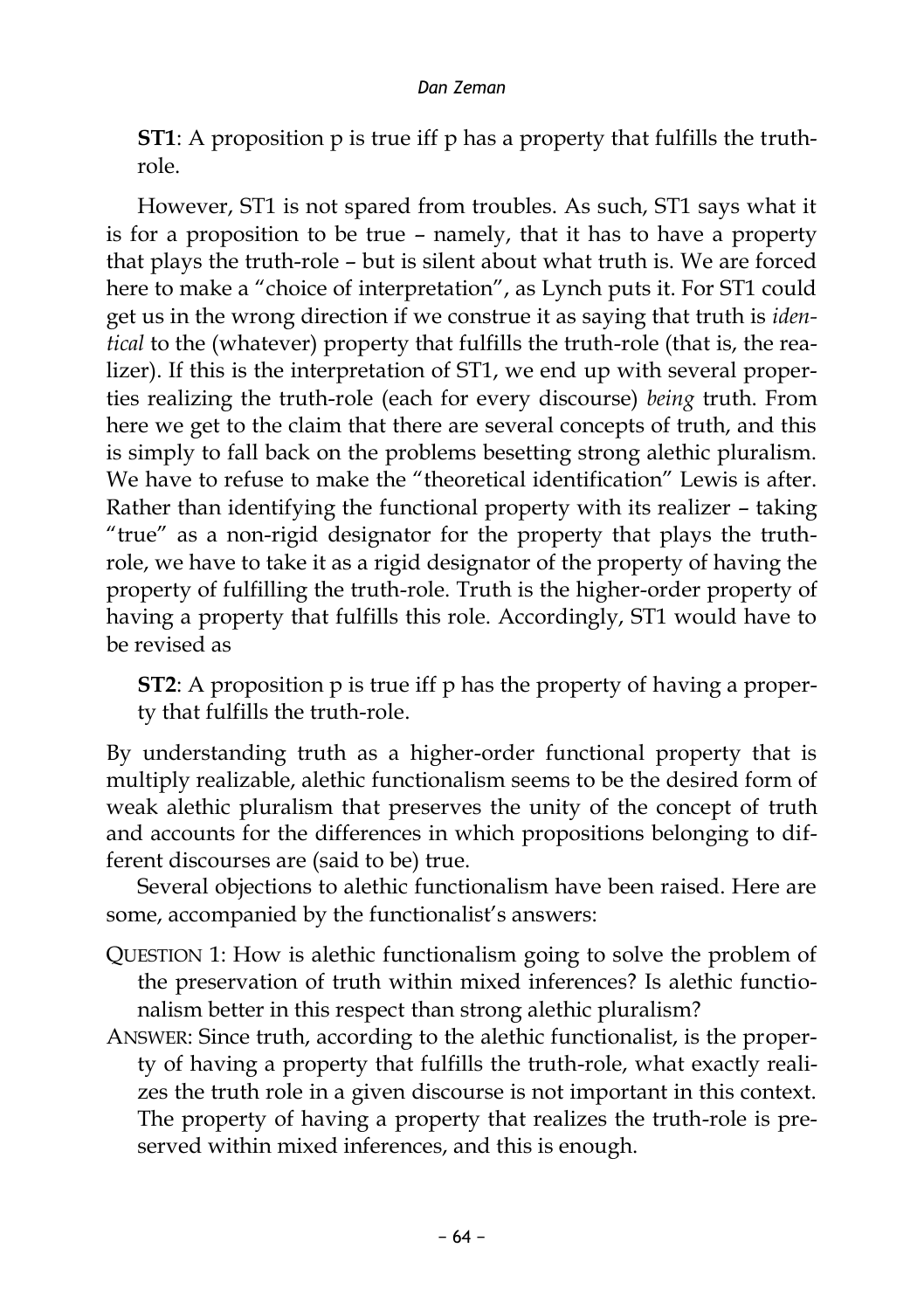- QUESTION 2: How is alethic functionalism going to solve the problem of compositionality? If we have, say, a conjunction of two propositions that are true in different ways, what to say about the truth of the conjunction?
- ANSWER: This problem is solved by applying the theory initially only to atomic propositions. The following schema would account for this:

**STA**: An atomic proposition p is true iff p has the property of having a property that fulfills the truth-role.

Further, the truth of a compound proposition is accounted for in the usual manner: as a truth-function of the atomic propositions of which it is composed. As in the case above, the truth of the conjunction is explained by the fact that both conjuncts are true, that is, they have the property of having a property that fulfills the truth-role.

- QUESTION 3: Platitudes come in different shapes and shades. How is the alethic functionalist going to select the essential ones from all of them?
- ANSWER: All platitudes are essential for the concept of truth, if platitudes are to be understood as what they are: platitudes. That is, nobody should count as platitudes claims belonging rather to the philosophical lore, as for example "truth is idealized assertability at the end of inquiry". Instead, claims like "it is good to believe what is true", "a true sentence cannot be false at the same time", "there are unknown truths" can be counted as platitudes much easier.<sup>16</sup> Moreover, we should count as platitudes claims that are not explicitly held by the folk, that is, claims that people would endorse when faced with certain situations they never faced before, or claims that people ought to hold because they logically follow from explicitly held platitudes.
- QUESTION 4: What determines the truth-role (that is, the platitudes about truth) might vary both in time and at the same time. That is, what passes as a platitude right now might not have done so in the past,

<sup>&</sup>lt;sup>16</sup> I'm not sure whether claims linking truth with correspondence should be counted as platitudes; their status is controversial. Lynch seems to exclude them from our common sense beliefs about truth; Crispin Wright allows them, but only if correspondence is taken in a minimal, non-metaphysical way. Yet, both authors accept instances of Tschema as platitudes.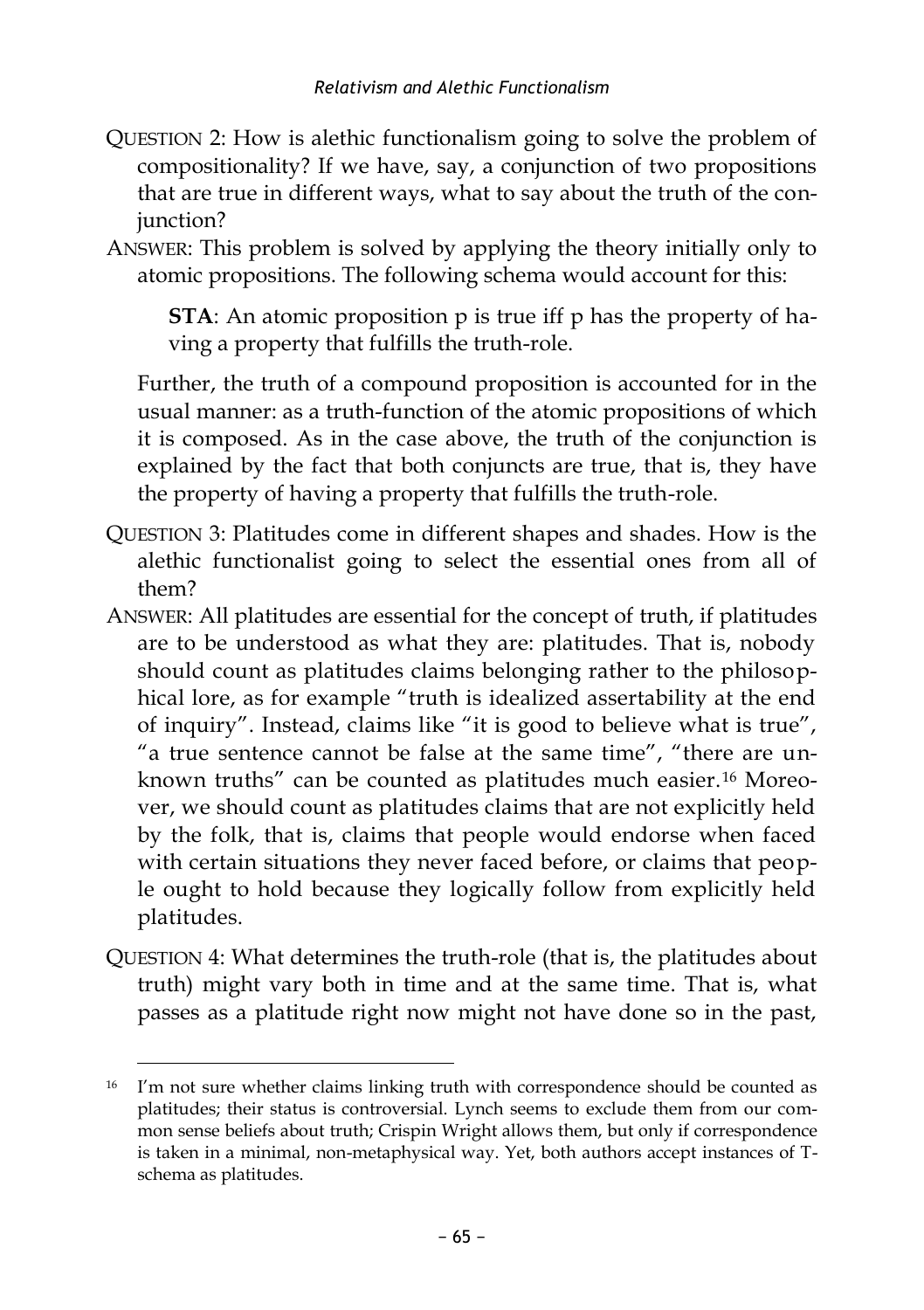and it seems legitimate to suppose that it might not do so in the future. Also, what counts as a platitude for some might not count as such for others. The question is then: how does alethic functionalism cope with those changes in the specification of truth-role? Accepting the changes might lead to an unwanted proliferation of functional concepts of truth, collapsing the distinction between weak and strong alethic pluralism.

ANSWER: It's true that the specification of truth-role changes in time and at the same time. But for alethic functionalism to work it isn't required that every fulfiller of the truth-role should realize *all* the platitudes that might be associated with the concept of truth. This allows for the possibility of changes in our specification of the truth-role without ruining the idea of truth being multiply realizable and without giving birth to an unwanted proliferation of truth-roles. Granted, there has to be a core of those platitudes that remains unchanged. But what this means is only that if none or just a very few of our current platitudes figure in the characterization of the truth-role, then legitimate doubts might be raised that it is really the concept of truth we are talking about.

These questions don't exhaust the problems for alethic pluralism, but they give us a pretty clear image of the view.

# **III**

Two questions arise regarding alethic functionalism. The first is whether it is a powerful enough position to overcome important objections. The second is whether alethic functionalism is of any help to the relativist. The sequence of questions and answers in the end of the last chapter was meant to show that alethic pluralism is, indeed, a solid view. It is time now to see whether relativism can get any support from it.

It is usual to distinguish between two forms of relativism. Vertical relativism presupposes a hierarchy of autonomous discourses and is concerned with the issue of reducibility between those; it holds that discourses dealing with facts at an upper level cannot be reduced to more basic discourses dealing with facts at a lower level. Horizontal relativism presupposes that, within one and the same discourse, there are many perspectives, conceptual schemes or theories and it holds that all these are or could be right, adequate or true. Thus, whereas vertical relativism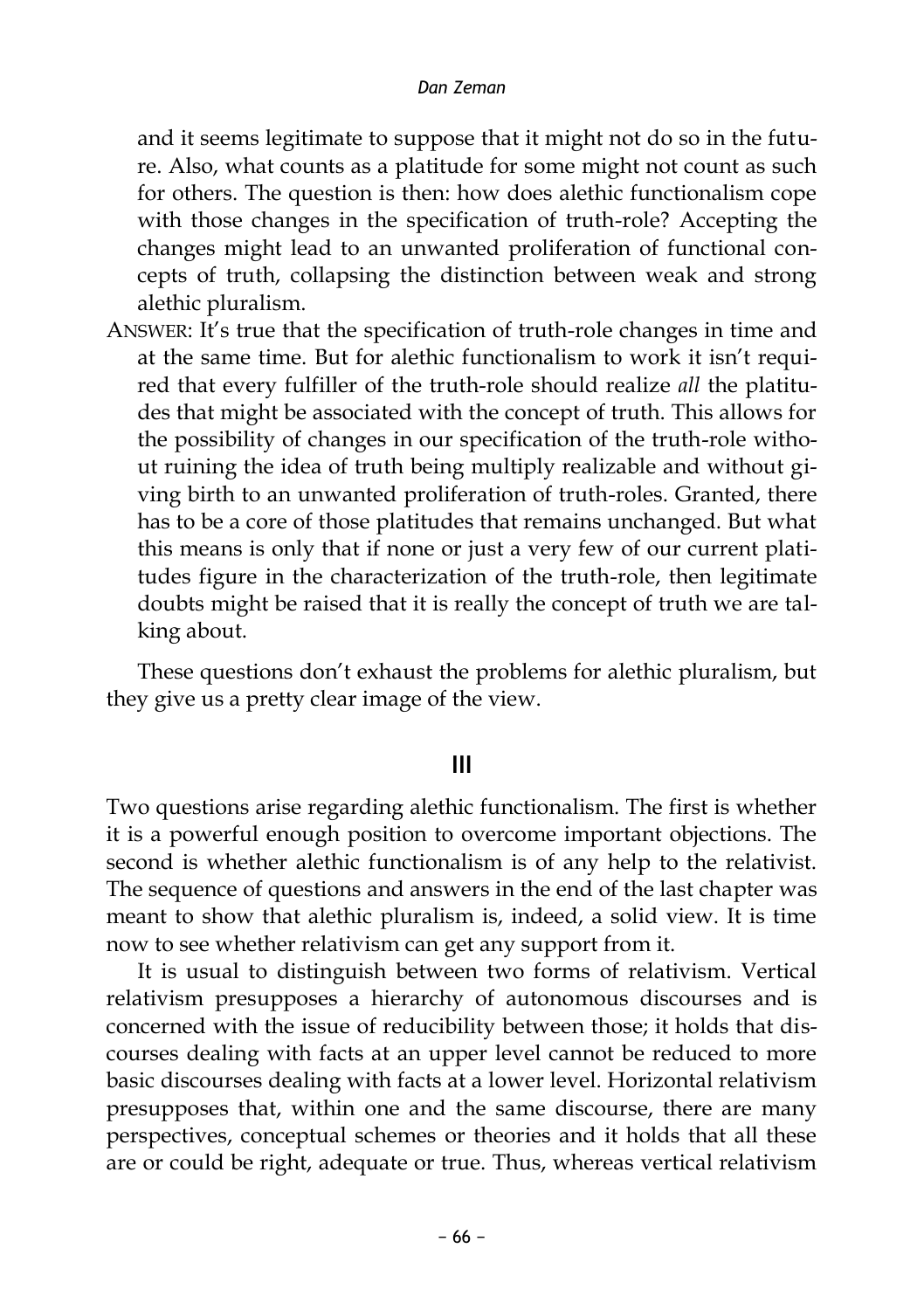is interested in what happens between levels of discourse, horizontal relativism is interested in what happens at the same level.<sup>17</sup>

Alethic functionalism is particularly suited for vertical relativism. The reason for this is that discourses play a very important role in determining what properties fulfill the truth-role. In describing alethic functionalism, the role of discourses was to bring some metaphysical constraints to bear upon what the realizer of the truth property could be. For example, if you are, say, a nonfactualist in ethics, the realizer of the truth role cannot be correspondence with ethical entities, since according to the nonfactualist there are no such entities. The metaphysical position one adopts vis-à-vis a given discourse determines the realizer of the truthrole for the discourse in question.

Now the question is whether there is something that makes it in principle impossible to apply alethic functionalism to horizontal relativism. The crucial point is to see what exactly is the scope of the metaphysical commitments one brings along in judging what is the proper realizer for the truth-role – what is the "alethic unit", so to speak, those commitments are meant to apply to in order to select the realizer. By "alethic unit" I don't mean the smallest item that can be truth-evaluated (namely, individual proposition) – though, on some views, this could be the alethic unit I'm talking about. Rather, I mean the more or less comprehensive items consisting of collections of propositions for which the realizer of the truth-role has to be determined, in such a way that to account for every individual proposition that belongs to the alethic unit chosen. Let's make this clearer. Recall the discussion in section I about the goal of a truth-theory. In the long quotation from Blackburn I gave, there was reference to the view that a theory of truth has to account for the truthconditions of every individual proposition. On this understanding of the goal of a theory of truth, the alethic unit is individuated as a very finegrained one: it is the individual proposition. This pointed to a serious problem for the substantialist, for if we individuate the alethic unit *that* fine-grained, any chances for a substantivist (or, by the same token, for any kind of) theory of truth vanish. The retreat was then to take whole discourses as the alethic unit, acknowledging the fact that the realizer is the unifying factor (from the point of view of the theory of truth) for *all* propositions belonging to the discourse in question. The realizer is par-

<sup>17</sup> Lynch (1998) calls these views vertical and horizontal pluralism. The issue is purely terminological.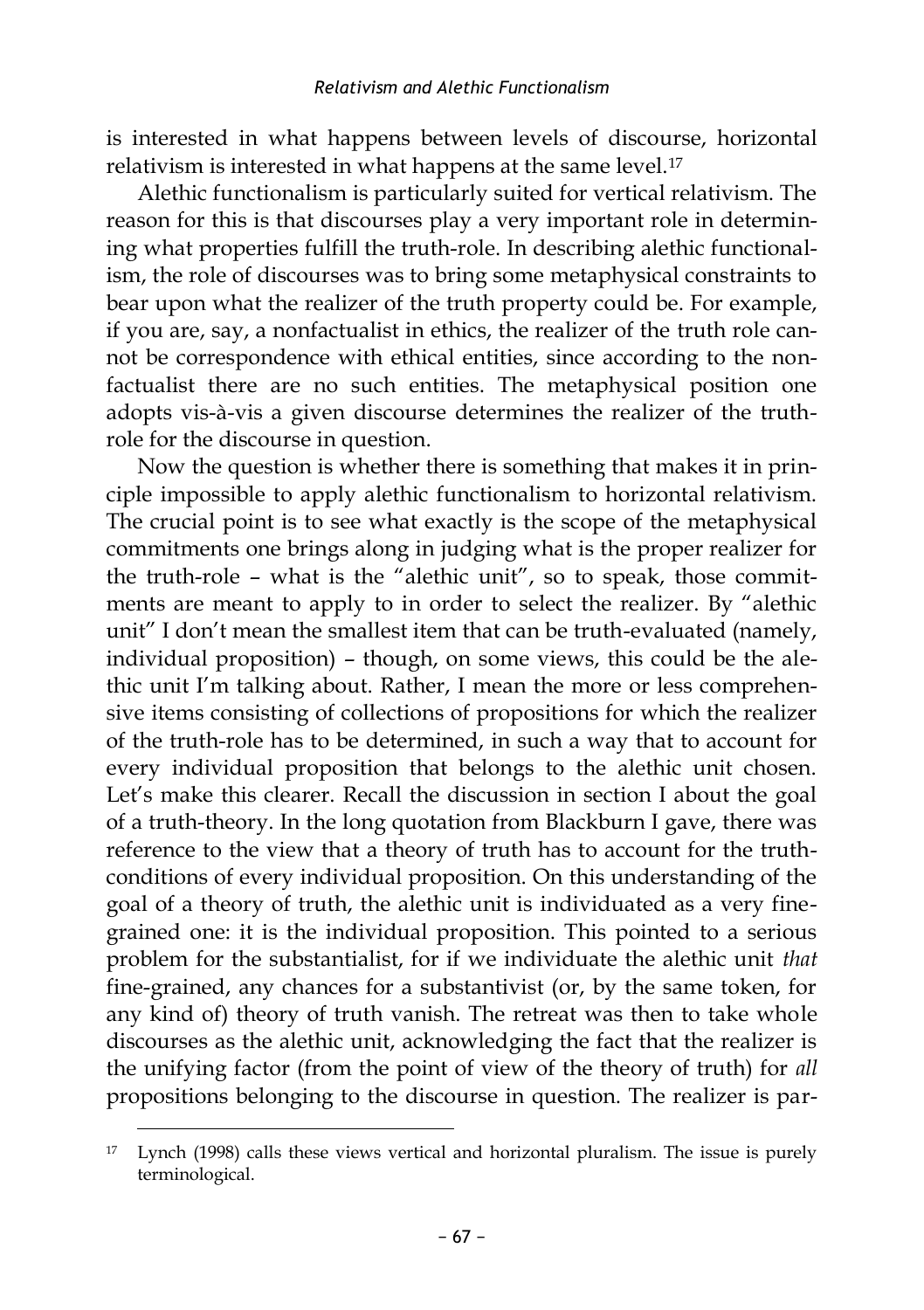ticularly suited for the discourse, and this is why every individual proposition is evaluated according to *that* realizer and not to another. For the monistic substantivist the retreat to discourses didn't sound good either, since on her view there is just one alethic unit, our whole cognitive activity. This is why alethic pluralism seemed to be a good choice, individuating the alethic unit as more coarse-grained than "propositionalism", but avoiding the unifying urge of monistic substantivism.

However, on a closer look we can see that the individuation of the alethic unit as coarse-grained as whole discourses is not exactly right. For what mattered in doing so were the metaphysical commitments one had. But what dictates (or guarantees) that those commitments have to be constant within whole discourses? Non-cognitivists, error-theorists or consequentialists in meta-ethics have different metaphysical views, but this will not push one to deny that their theories belong to the same discourse: meta-ethics; platonists, intuitionists or formalists in the philosophy of mathematics have totally different metaphysical commitments, but they do count as doing philosophy of mathematics, and so on. Of course, nothing impedes that different theories have the same metaphysical commitments, but this is not necessary. The simple possibility that theories belonging to the same discourse could avail themselves of divergent metaphysical underpinnings shows that alethic units must be theories, not entire discourses.

It is sensible to say that the difference between vertical and horizontal relativism comes down to the fact that the former takes discourses to be the alethic unit, whereas the latter takes the alethic unit to be theories. If this is so, then it seems that there is no principled reason of not applying alethic functionalism to horizontal relativism. This becomes much clearer when we see how it actually works.

So how is alethic functionalism supposed to apply to relativism? Consider two theories and two propositions, each belonging to one theory. Let's say that one proposition is the negation of the other: thus, p is a proposition belonging to theory<sub>1</sub> and non-p is a proposition belonging to theory<sub>2</sub>. Further, let's grant that the concepts featuring in the two propositions have the same meaning. Is there any way in which both propositions could be said to be true? Since we conceived truth as a functional property, the only possible situation in which both propositions could be said to be true is when the realizers of the truth-role in the two theories are different. It isn't totally implausible that what realizes the truth-role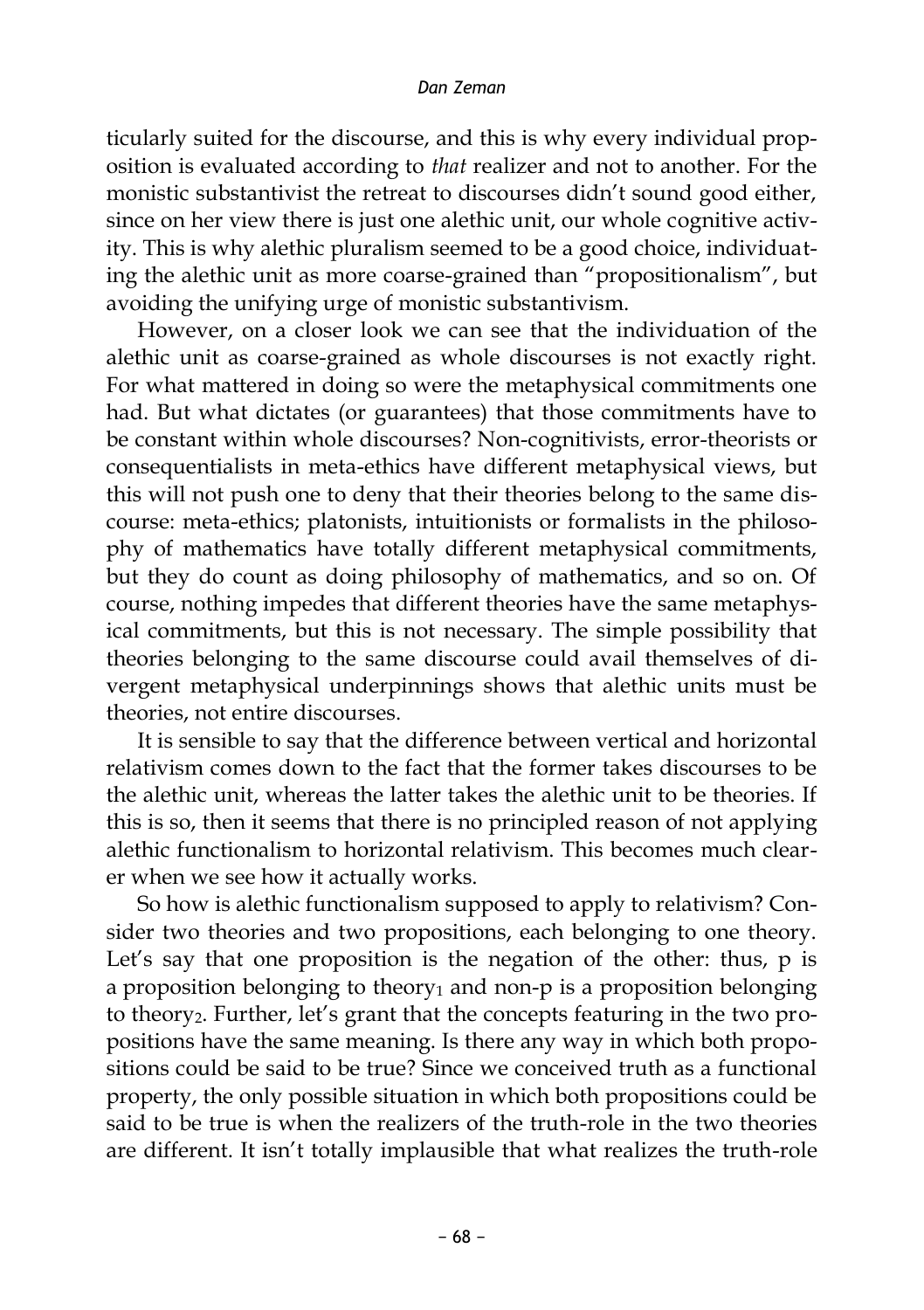according to one theory makes p true, whereas what realizes the truthrole according to the other theory makes non-p true. But this plausibility has important consequences.

Take for example the proposition expressed by the sentence "The mind is the brain". Suppose that this proposition belongs to a theory for which the realizer of the truth-role is some form of correspondence. Now suppose that the negation of this proposition, expressed by the sentence "The mind is not the brain" belongs to another theory for which the realizer of the truth-role is coherence. For the first theory, the sentence "The mind is the brain" is true because there is a fact, discovered by a team of neuropsychologists and materialistic-minded philosophers, that the mind is simply the brain, and not an immaterial substance, a multiply realizable functional structure or something else. For the second theory, the sentence "The mind is not the brain" is a consequence of some other sentences, expressing propositions that cohere perfectly well with each other and both with philosophical theses and empirical findings. So both our initial proposition and its negation are true, because of the different realizers of the truth-role that the metaphysical commitments of the two theories have determined.

The next step is quite simple. Since both propositions have a property that fulfills the truth-role, they are true in our functionalist sense: they have the property of having a property of fulfilling the truth-role. So, they are both true *tout court*. 18

Note that in the situation described, all requirements in **GC** are met. Conditions (a) and (c) are fulfilled by stipulation. Condition (b), that the two propositions have to be judged according to the same understanding of truth is also fulfilled since truth is a functional property and, as we just saw, the two propositions where true according to this very understanding. With everything in place, we should conclude, in accordance with **GC**, that the two propositions contradict each other. And yet they are both true. So, it is possible for two contradictory propositions to be both true, and this is exactly what the relativist claims.

<sup>18</sup> This doesn't contradict **ST2**. If a proposition has a specific property that fulfills the truth-role (say, correspondence), then it has the property of having a property that fulfills the truth-role. But the converse doesn't hold. If a proposition has the property of having a property that fulfills the truh-role, it does not follow that it has any specific property that fulfills the truth-role (in our case, correspondence).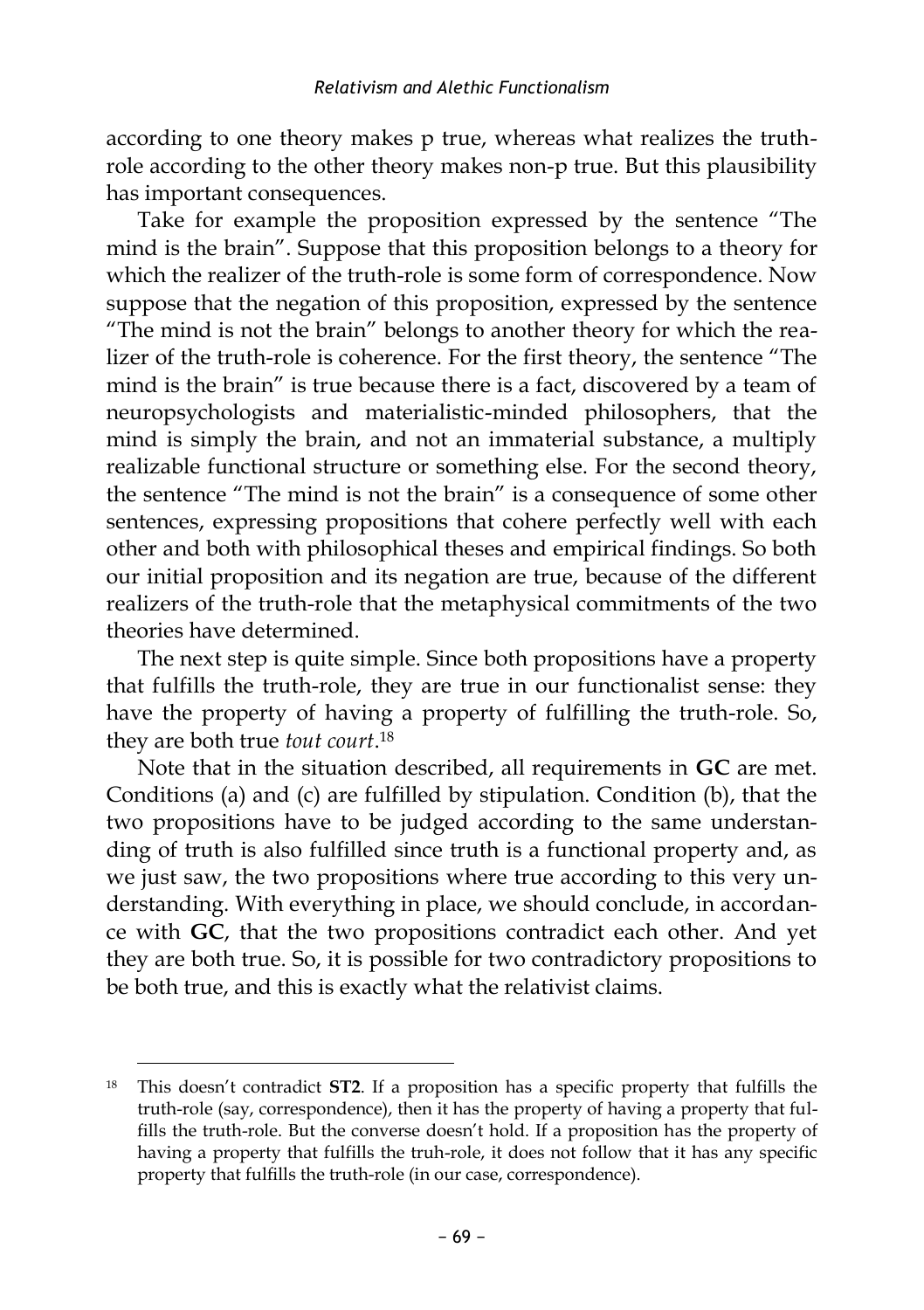Although this exemplification should not be taken as a straightforward argument for relativism, it clearly shows that our views about truth matter and that, if we accept alethic functionalism, relativism might come out as being true. However, things get more complicated when we introduce variation in the concepts' meanings. Nevertheless, I think this is a good start.

*Central European University 9 Nador u. H-1051, Budapest dan\_zeman@yahoo.com*

#### **REFERENCES**

- BEALL, J. C. (2006): Modeling the 'Ordinary View'. In: Greenough, P. Lynch, M. (eds.): *Truth and Realism*. Oxford University Press.
- BLACKBURN, S. (1984): *Spreading the Word: Groundings in the Philosophy of Language*. Oxford: Clarendon Press.
- DAVIDSON, D. (1984): On the Very Idea of a Conceptual Scheme. In: *Inquiries into Truth and Interpretation*. Oxford: Oxford University Press, 183 – 198.
- FORSTER, M. (1998): On the Very Idea of Denying the Existence of Radically Different Conceptual Schemes. *Inquiry* 41, 133 – 185.
- LEVIN, J. (2004): Functionalism. In: Zalta, E. N. (ed.): *The Stanford Encyclopedia of Philosophy* (Fall 2004 Edition)*.*
- http://plato.stanford.edu/archives/fall2004/entries/functionalism/.
- LEWIS, D. (1983): How to Define Theoretical Terms. In: Lewis, D.: *Philosophical Papers. Volume I*. New York, Oxford: OUP, 78 – 96.
- LEWIS, D. (1991): Psychophysical and Theoretical Identifications. In: Rosenthal, D. M. (ed.): *The Nature of Mind*. New York, Oxford: OUP, 204 – 210.
- LUDWIG, K. (1992): Skepticism and Interpretation. *Philosophy and Phenomenological Research* 52, No. 2., 317 – 339.
- LYNCH, M. (1998): *Truth in Context. An Essay on Pluralism and Objectivity*. Cambridge (Massachusetts), London (England): The MIT Press.
- LYNCH, M. (2001): A Functionalist Theory of Truth. In: Lynch, M. (ed.): *The Nature of Truth. Classic and Contemporary Perspectives*. Cambridge (Massachusetts), London (England): The MIT Press, 723 – 750.
- LYNCH, M. (2004): Truth and Multiple Realizability. *Australasian Journal of Philosophy* 82, 384 – 408.
- LYNCH, M. (2005): Alethic Functionalism and our Folk Theory of Truth. *Synthese* 145, No. 1, 29 – 43.